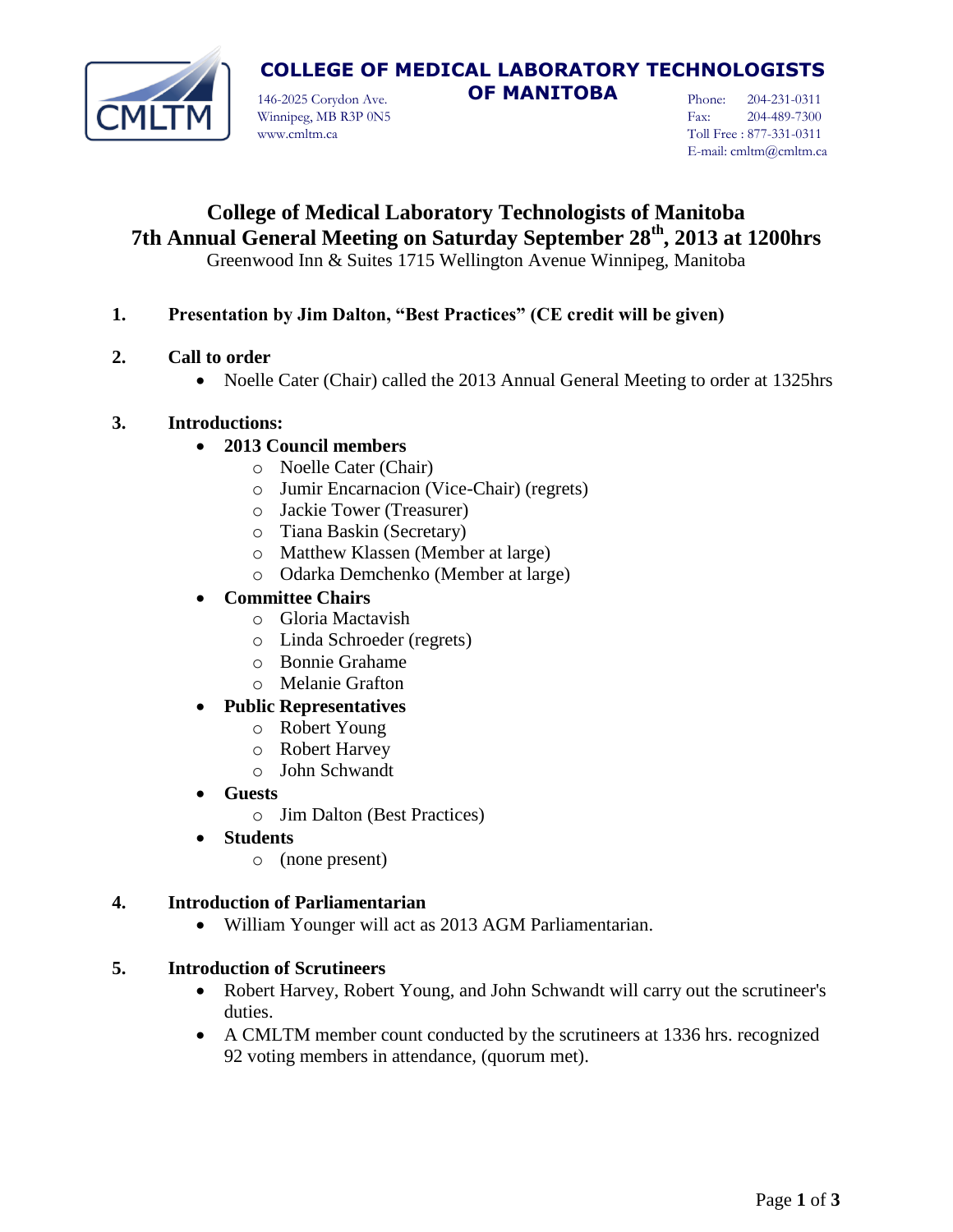

# **COLLEGE OF MEDICAL LABORATORY TECHNOLOGISTS**

146-2025 Corydon Ave. **OF MANITOBA** Winnipeg, MB R3P 0N5 www.cmltm.ca

Phone: 204-231-0311 Fax: 204-489-7300 Toll Free : 877-331-0311 E-mail: cmltm@cmltm.ca

#### **6. Chair's Address**

• Noelle Cater addressed the membership.

### **7. 2012 Annual General Meeting Minutes (previously approved by Council)**

- 2012 AGM minutes were approved by Council.
- **8. Questions regarding 2012 Annual Report (previously approved by Council) Motion 13:28** D. Aleita Bernshine/Toni Bilenduke
	- Be it moved that the 2012 CMLTM annual report be accepted as circulated. **CARRIED UNANIMOUSLY**

#### **9. Consideration of 2014 Budget (attachment)**

- Jackie Tower reported and presented the 2014 CMLTM budget for approval.
- Gerald Besyk about the 6g line in the budget for projects and why it isn't in the budget for next year. Adam Chrobak responded, there are no government funded projects expected.
- Prashant John (same question as previous).
- Ole Hellsten any way we can cut down on the interact fees for next year? Adam Chrobak responded, on-line renewal more efficient.
- Lisa Kendrick professional development costs? Adam Chrobak responded, currently the professional development fund is not being used however it will be in the coming year. Lisa asked about professional fees. What are they? Adam Chrobak responded, professional fees are legal, accounting, auditing, and any other consulting fees.
- Arlene Ramos the budget under 2012 there is a \$60,000 extra income difference. Adam Chrobak responded that it is going into the legal fund. Any budget surplus is deposited in the legal fund which is allocated for complaints investigation. The 2011 budget surplus was \$17,000. Council will be making a motion at the next meeting to invest the budget surplus in the legal fund.

#### **Motion 13:29** Jackie Tower/Bonnie Grahame

• Be it moved that that the proposed 2014 CMLTM budget be approved as circulated. In favour: 87 Opposed: 4 Abstained: 1 **CARRIED**

## **10. Appointment of Auditor**

- **Motion 13:30** Erin Martin/Laura Campbell
- Be it moved that the PKBW Group Chartered Accountants & Business Advisors Inc. be appointed as the auditor for the 2013 CMTLM financial audit. **CARRIED UNANIMOUSLY**